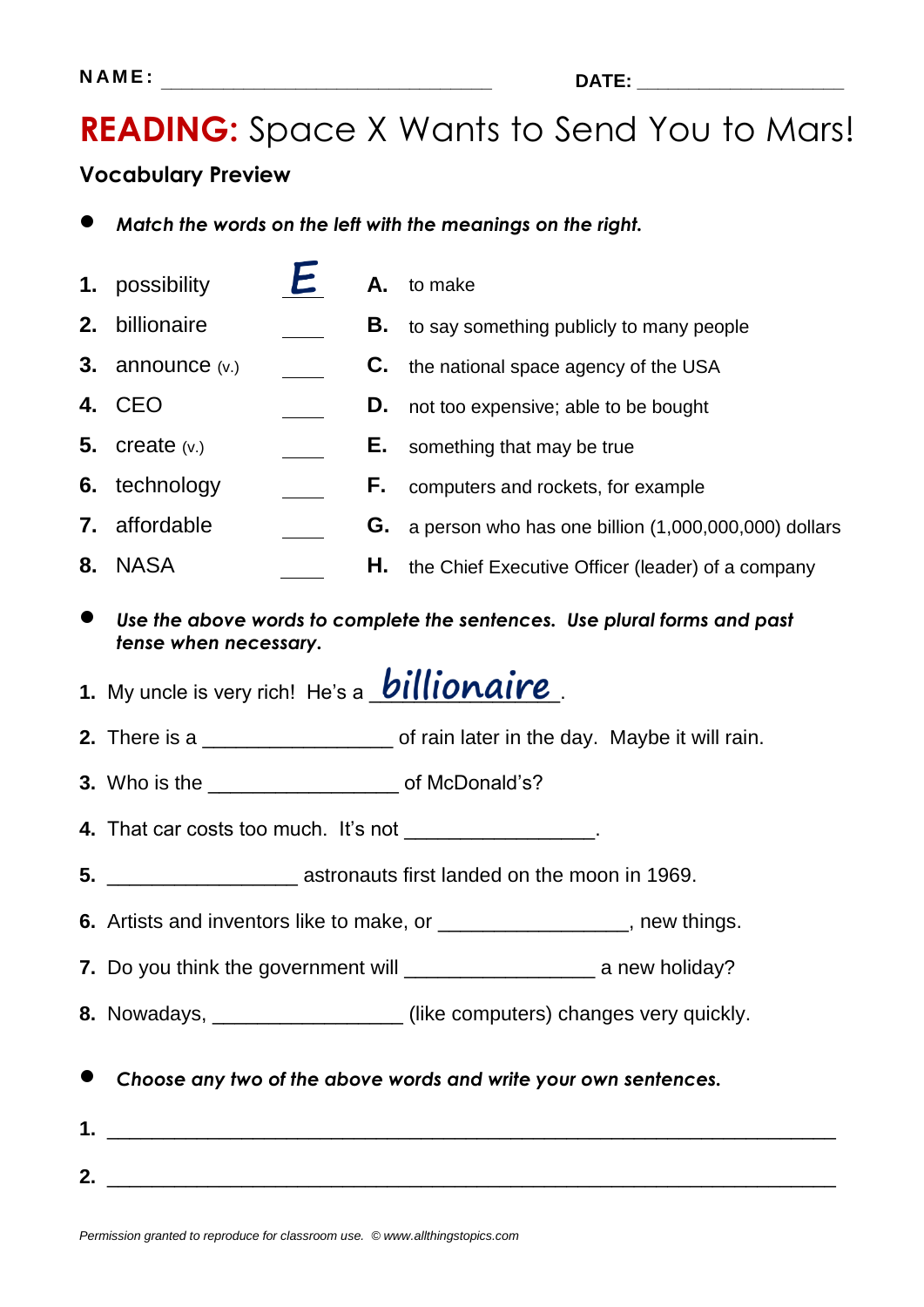**N A M E : \_\_\_\_\_\_\_\_\_\_\_\_\_\_\_\_\_\_\_\_\_\_\_\_\_\_\_\_\_\_\_\_ DATE: \_\_\_\_\_\_\_\_\_\_\_\_\_\_\_\_\_\_\_\_**

# **READING**  Topics: Space / Science & Technology

# Space X Wants to Send You to Mars!



For several years, many people have talked about the **possibility<sup>1</sup>** of flying to Mars. One of the problems with such a trip, however, has been the cost: US 10 billion dollars (US\$10,000,000,000) to send one person to the red planet. Elon Musk, a **billionaire<sup>2</sup>** businessman, recently **announced<sup>3</sup>** his plans to change this. He is the **CEO<sup>4</sup>** of *Space X*, a company that he **created<sup>5</sup>** , and he hopes to change the world by selling tickets to Mars for only US\$200,000. How can he do this? The answer is **technology<sup>6</sup>** . With new technology, he believes, his company will be able to make the long trip to Mars **affordable<sup>7</sup>** . He plans to send the first human to Mars by 2025, and after that his company wants to send one million people to Mars in the next 40 to 100 years. To do this, Space X needs to build about 1,000 space ships. Will his company be successful? "I think he will be able to put humans on Mars because he wants to do it," says Robert Zubrin, the president of the *Mars Society*. "Right now **NASA<sup>8</sup>** can't do it because they don't want to."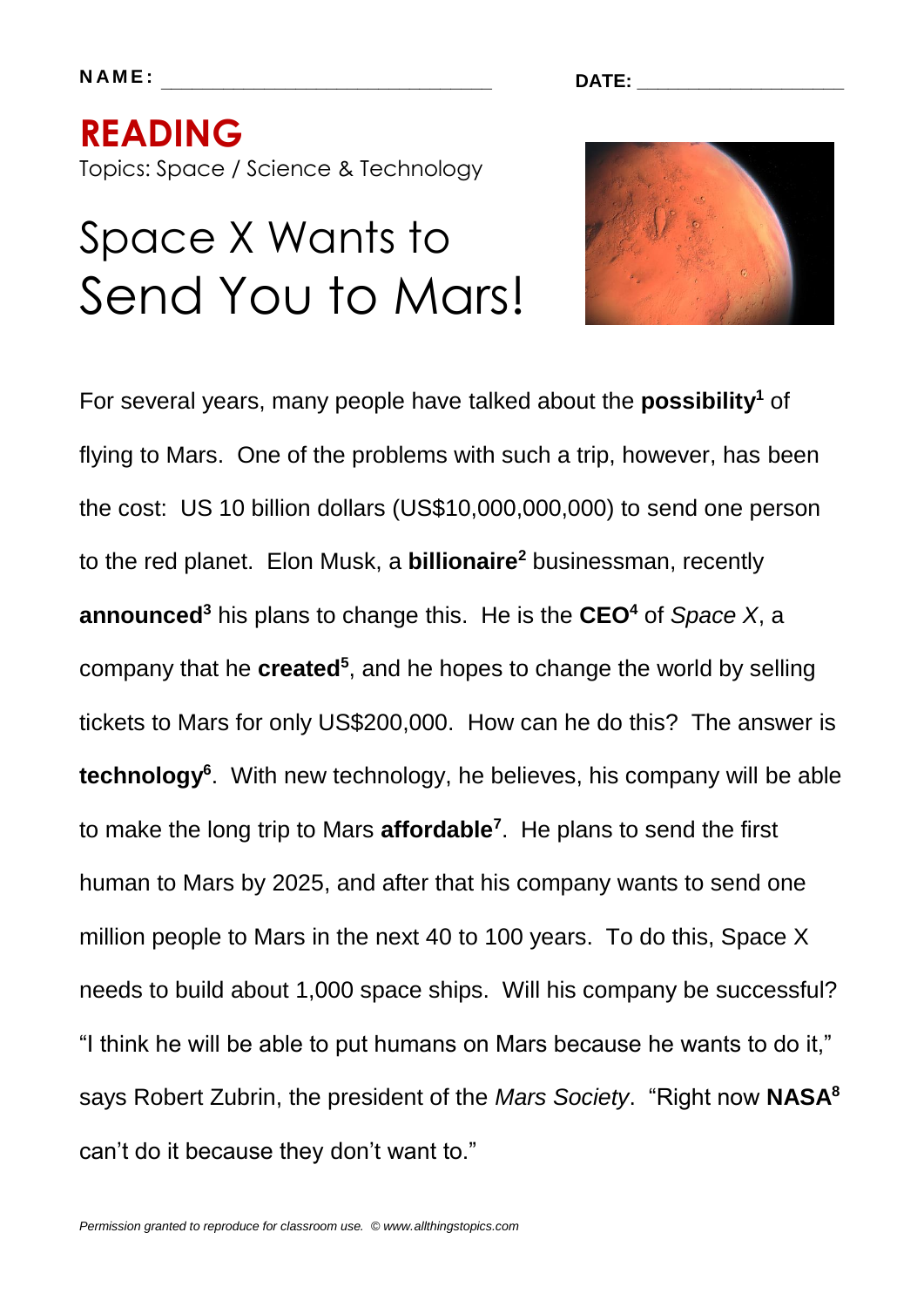# **READING Grammar Practice**  Space X Wants to Send You to Mars!



#### *Complete the paragraph by circling the correct words.*

For several years, many people have **(1)\_\_\_\_\_** about the possibility of flying to Mars. One of the problems with such a trip, however, has (2) the cost: US 10 billion dollars (US\$10,000,000,000) to **(3)\_\_\_\_\_** one person to the red planet. Elon Musk, a billionaire businessman, recently announced his plans to change **(4)\_\_\_\_\_**. He is the CEO of *Space X*, a company that he created, and he **(5)\_\_\_\_\_** to change the world by selling tickets to Mars for only US\$200,000. **(6)\_\_\_\_\_** can he do this? The answer is technology. With new technology, he believes, his company will **(7)\_\_\_\_\_** to make the long trip to Mars affordable. He plans to send the first human to Mars **(8)\_\_\_\_\_** 2025, and after that his company wants to send one million people to Mars in the next 40 **(9)\_\_\_\_\_** 100 years. To do this, Space X needs to **(10)\_\_\_\_\_** about 1,000 space ships. **(11)\_\_\_\_\_** his company be successful? "I think he will be able to put humans on Mars because he wants to do it," says Robert Zubrin, the president of the *Mars Society*. "Right now NASA can't do it because they **(12)\_\_\_\_\_** want to."

| 1.<br>(A) talk<br>(B) talked<br>(C) talks | 5.<br>(A) hope<br>(B) hopes<br>(C) hoping    | 9.<br>$(A)$ to<br>$(B)$ at<br>$(C)$ by<br>10.<br>(A) built<br>(B) building<br>(C) build<br>11.<br>(A) Does<br>$(B)$ Is<br>$(C)$ Will |  |
|-------------------------------------------|----------------------------------------------|--------------------------------------------------------------------------------------------------------------------------------------|--|
| 2.<br>(A) being<br>$(B)$ be<br>(C) been   | 6.<br>(A) What<br>(B) How<br>$(C)$ Who       |                                                                                                                                      |  |
| 3.<br>(A) sending<br>(B) sent<br>(C) send | 7.<br>(A) be able<br>(B) able<br>(C) ability |                                                                                                                                      |  |
| 4.                                        |                                              |                                                                                                                                      |  |

*Permission granted to reproduce for classroom use. © www.allthingstopics.com*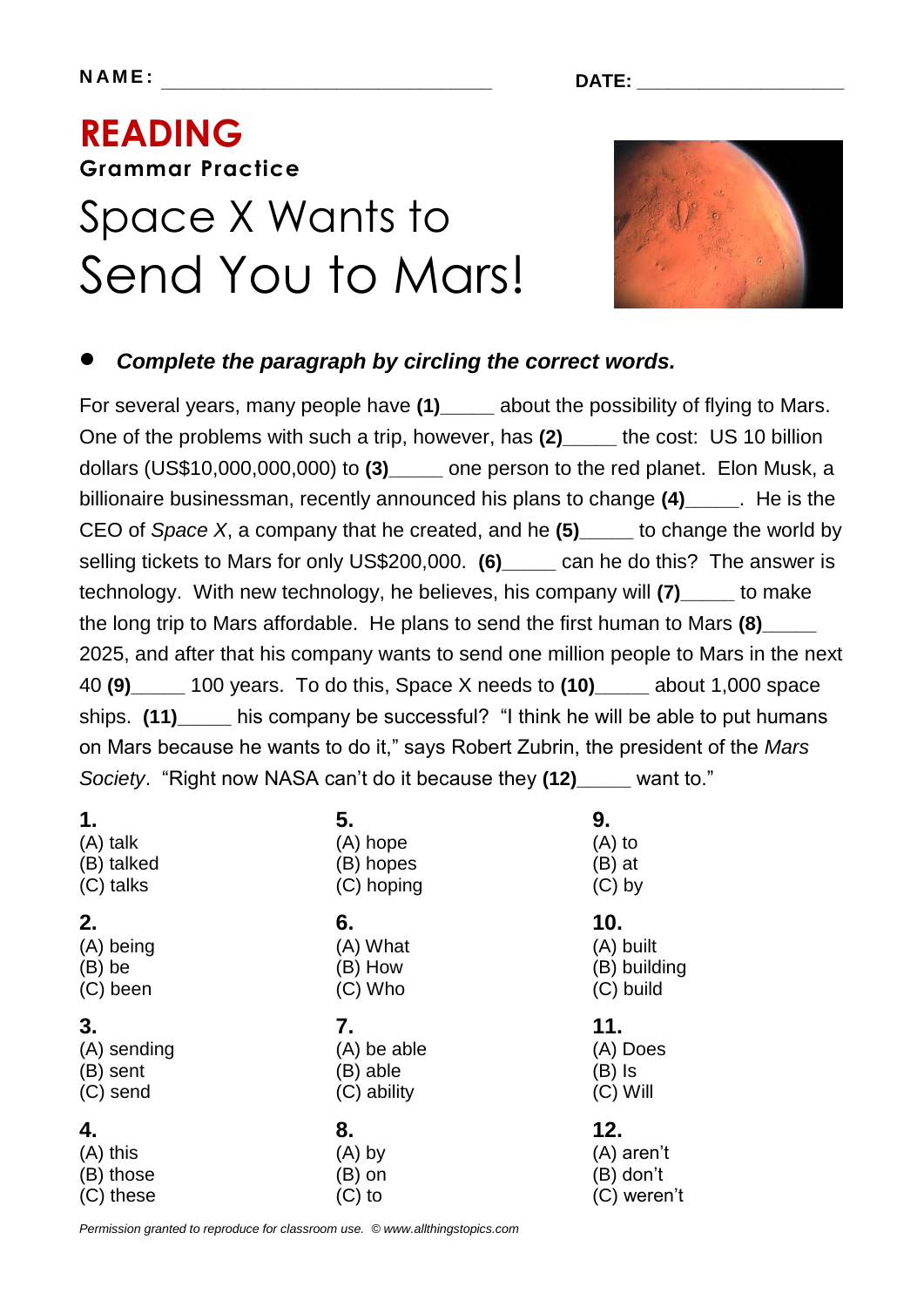### **READING:** Space X Wants to Send You to Mars!

#### **How Much Do You Understand?**

- *According to the article, write 'T' (True) or 'F' (False) next to each statement.*
- **1.** People have already been traveling to Mars for several years.
- **2.** It costs a lot of money, now, to send people to Mars.
- **3.** Elon Musk bought *Space X* for only US\$200,000.
- **4.** *Space X* wants to send the first person to Mars within the next 10 years.
- **5.** *Space X* wants to send people to Mars who are between 40 and 100 years old.
- **6.** NASA doesn't seem very interested in sending people to Mars.

#### **Discuss**

- *Discuss the following questions with your classmates.*
- **1.** Do you think Space X will be really able to send a million people to Mars? Why? / Why not?
- **2.** Why would some people like to travel to and live on Mars?
- **3.** Would you like live on Mars? Why? / Why not?

#### **Write**

 *Choose one of the above discussion questions. Write a short paragraph to answer it.*

\_\_\_\_\_\_\_\_\_\_\_\_\_\_\_\_\_\_\_\_\_\_\_\_\_\_\_\_\_\_\_\_\_\_\_\_\_\_\_\_\_\_\_\_\_\_\_\_\_\_\_\_\_\_\_\_\_\_\_\_\_\_\_

\_\_\_\_\_\_\_\_\_\_\_\_\_\_\_\_\_\_\_\_\_\_\_\_\_\_\_\_\_\_\_\_\_\_\_\_\_\_\_\_\_\_\_\_\_\_\_\_\_\_\_\_\_\_\_\_\_\_\_\_\_\_\_

\_\_\_\_\_\_\_\_\_\_\_\_\_\_\_\_\_\_\_\_\_\_\_\_\_\_\_\_\_\_\_\_\_\_\_\_\_\_\_\_\_\_\_\_\_\_\_\_\_\_\_\_\_\_\_\_\_\_\_\_\_\_\_

\_\_\_\_\_\_\_\_\_\_\_\_\_\_\_\_\_\_\_\_\_\_\_\_\_\_\_\_\_\_\_\_\_\_\_\_\_\_\_\_\_\_\_\_\_\_\_\_\_\_\_\_\_\_\_\_\_\_\_\_\_\_\_

\_\_\_\_\_\_\_\_\_\_\_\_\_\_\_\_\_\_\_\_\_\_\_\_\_\_\_\_\_\_\_\_\_\_\_\_\_\_\_\_\_\_\_\_\_\_\_\_\_\_\_\_\_\_\_\_\_\_\_\_\_\_\_

\_\_\_\_\_\_\_\_\_\_\_\_\_\_\_\_\_\_\_\_\_\_\_\_\_\_\_\_\_\_\_\_\_\_\_\_\_\_\_\_\_\_\_\_\_\_\_\_\_\_\_\_\_\_\_\_\_\_\_\_\_\_\_

\_\_\_\_\_\_\_\_\_\_\_\_\_\_\_\_\_\_\_\_\_\_\_\_\_\_\_\_\_\_\_\_\_\_\_\_\_\_\_\_\_\_\_\_\_\_\_\_\_\_\_\_\_\_\_\_\_\_\_\_\_\_\_

*Permission granted to reproduce for classroom use. © www.allthingstopics.com*